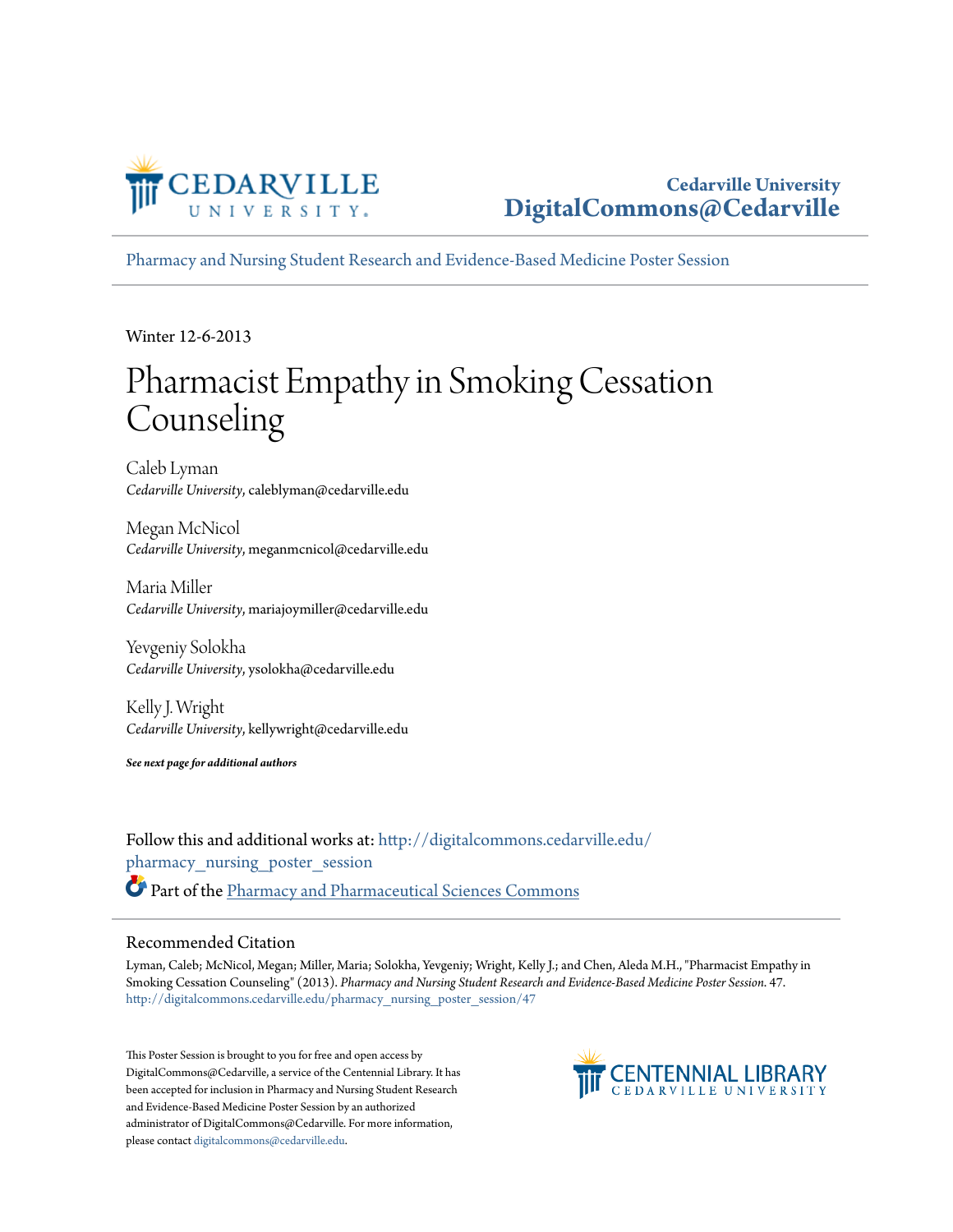#### **Authors**

Caleb Lyman, Megan McNicol, Maria Miller, Yevgeniy Solokha, Kelly J. Wright, and Aleda M.H. Chen